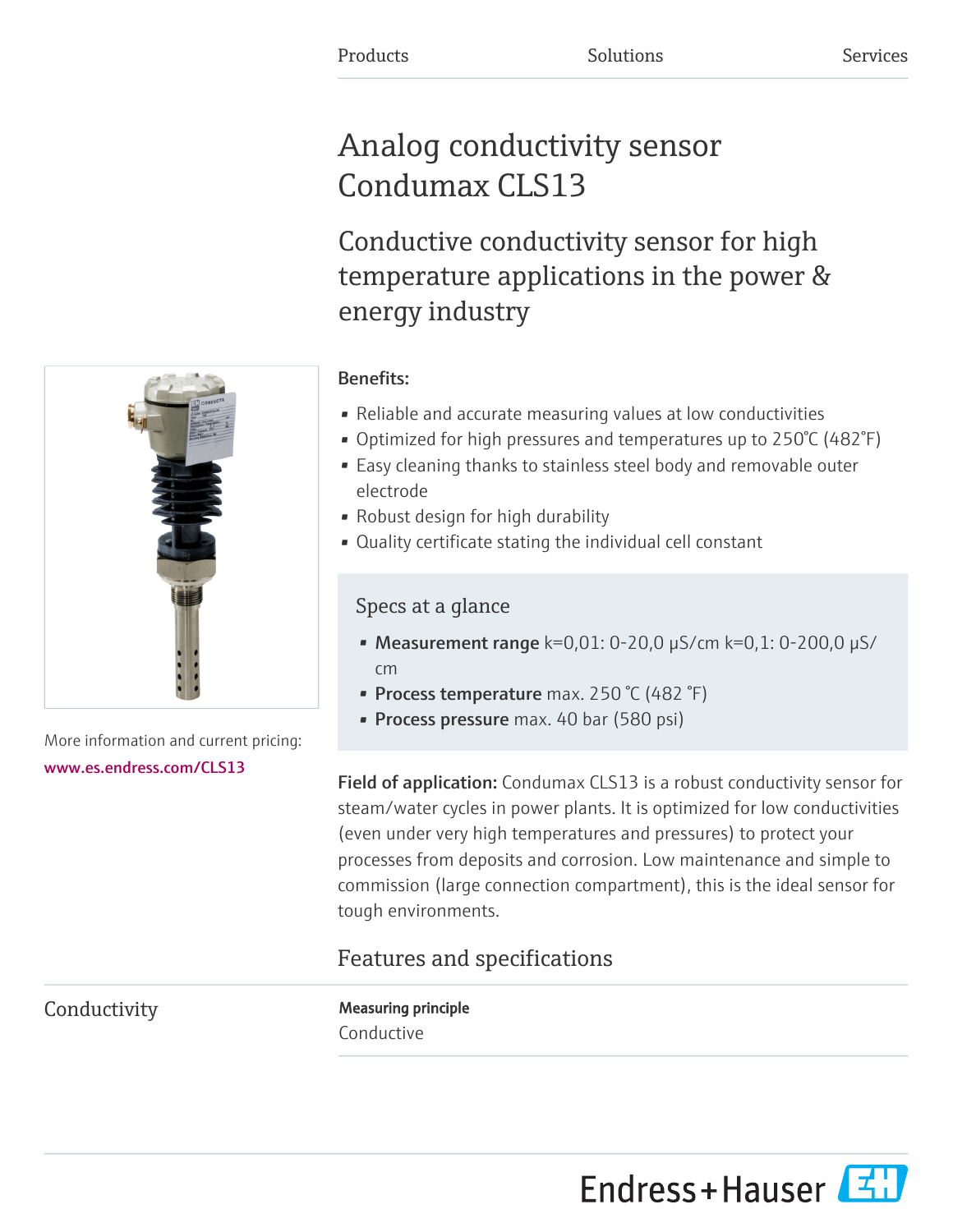# Conductivity **Application**

Process, power plant

#### Characteristic

2-electrode conductivity cell for high temperature applications.

#### Measurement range

k=0,01: 0-20,0 µS/cm k=0,1: 0-200,0 µS/cm

#### Measuring principle

Coaxially arranged electrodes for high temperature applications

#### Design

2-electrode conductivity cell with coaxially arranged electrodes Connection head and cooling body made of casting aluminium with fixed cable connection PG16

#### **Material**

Electrode: 1.4571 Sealing: Kalrez, ceramic

#### Dimension

Electrode diameter: 25 mm (0.984 inch) Immersion depth: 50 to 115 mm (1.97 to 4.48 inch) Weight: 3kg

#### Process temperature

max. 250 °C (482 °F)

#### Process pressure max. 40 bar (580 psi)

#### Temperature sensor

Integrated Pt100

#### Ex certification

ATEX